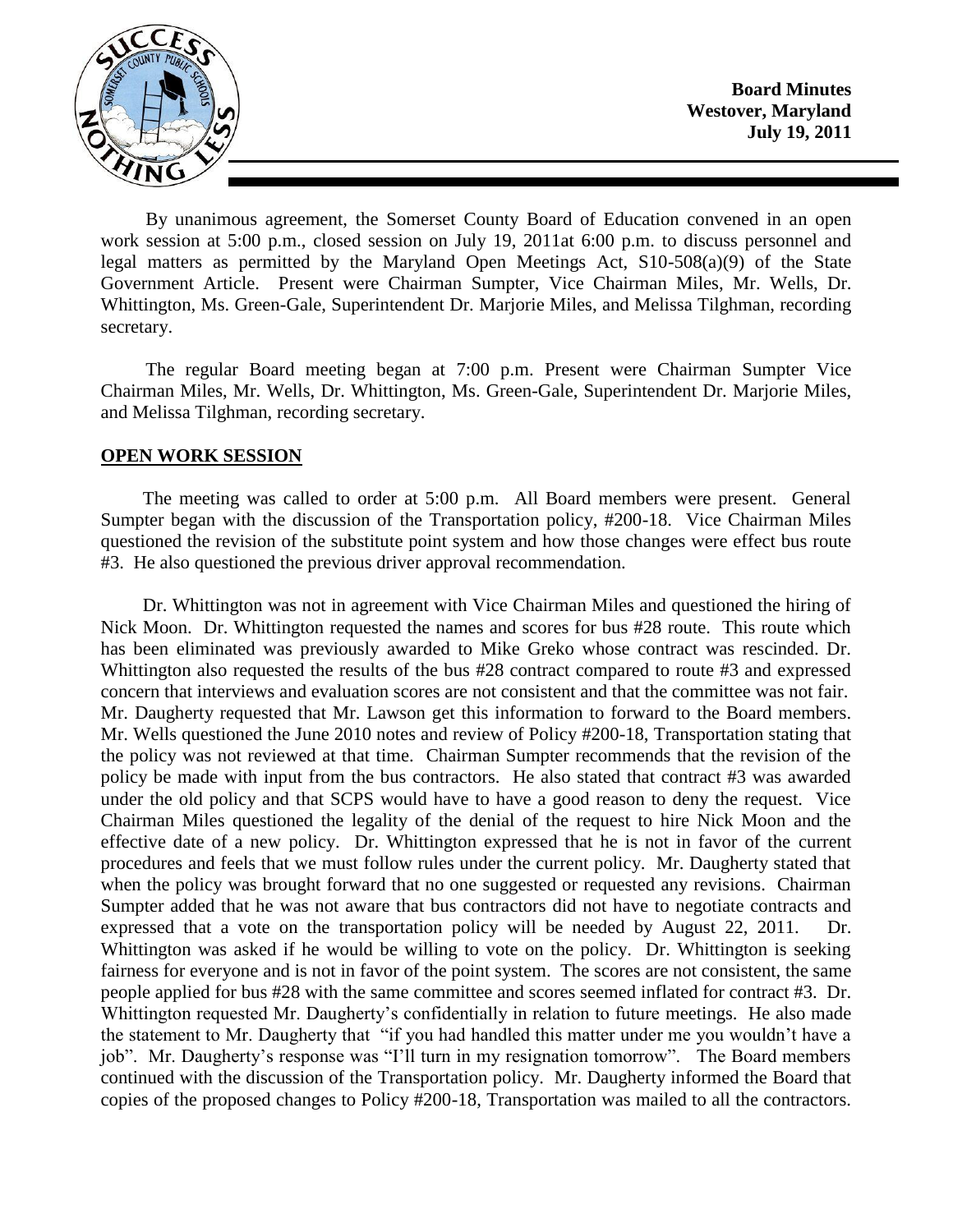Vice Chairman Miles questioned the statement of John Asanovich "without the point system advantage for substitutes, SCPS will lose good substitute drivers who will leave the county to go elsewhere for permanent employment. Mr. Daugherty stated that the questions were geared toward the experience of the driver. General Sumpter stated that a meeting is needed with the contractors and a work session is needed before August 16, 2011 to gain input from the contractors on the revisions to the policy. Chairman Sumpter expressed how important it was to gain the input from the bus contractors and that the policy will remain open until the Board votes. Chairman Sumpter announced that there will be an open work session on August 2, 2011 at 1:00 p.m. to meet with the bus contractors at the J.M. Tawes Career and Technology Center.

Dr. Whittington stated that previous letter should have gone out to the contractors instead of the bus contractors' substitutes. Ms. Miller stated that one the changes "Removal of Somerset County Resident" from Policy, 200-18, Pupil Transportation was recommended by the auditors.

It was moved by Ms. Green-Gale, seconded by Mr. Wells and passed to adjourn the open work session meeting.

# **REGULAR SESSION AGENDA**

## **1. Call to Order**

The meeting was called to order by Chairman Sumpter at 5:00 p.m.

### **2. Roll Call**

The roll was called by Melissa Tilghman indicating that all five Board members and the Superintendent were present.

#### **3. Declaration of Quorum**

It was declared that a quorum was present.

### **4. Pledge of Allegiance**

Chairman Sumpter led the Board in the Pledge of Allegiance.

#### **5. Approval of Minutes**

It was moved by Vice Chairman Miles, seconded by Dr. Whittington and passed to approve the minutes of June 30, 2011. The vote was unanimous.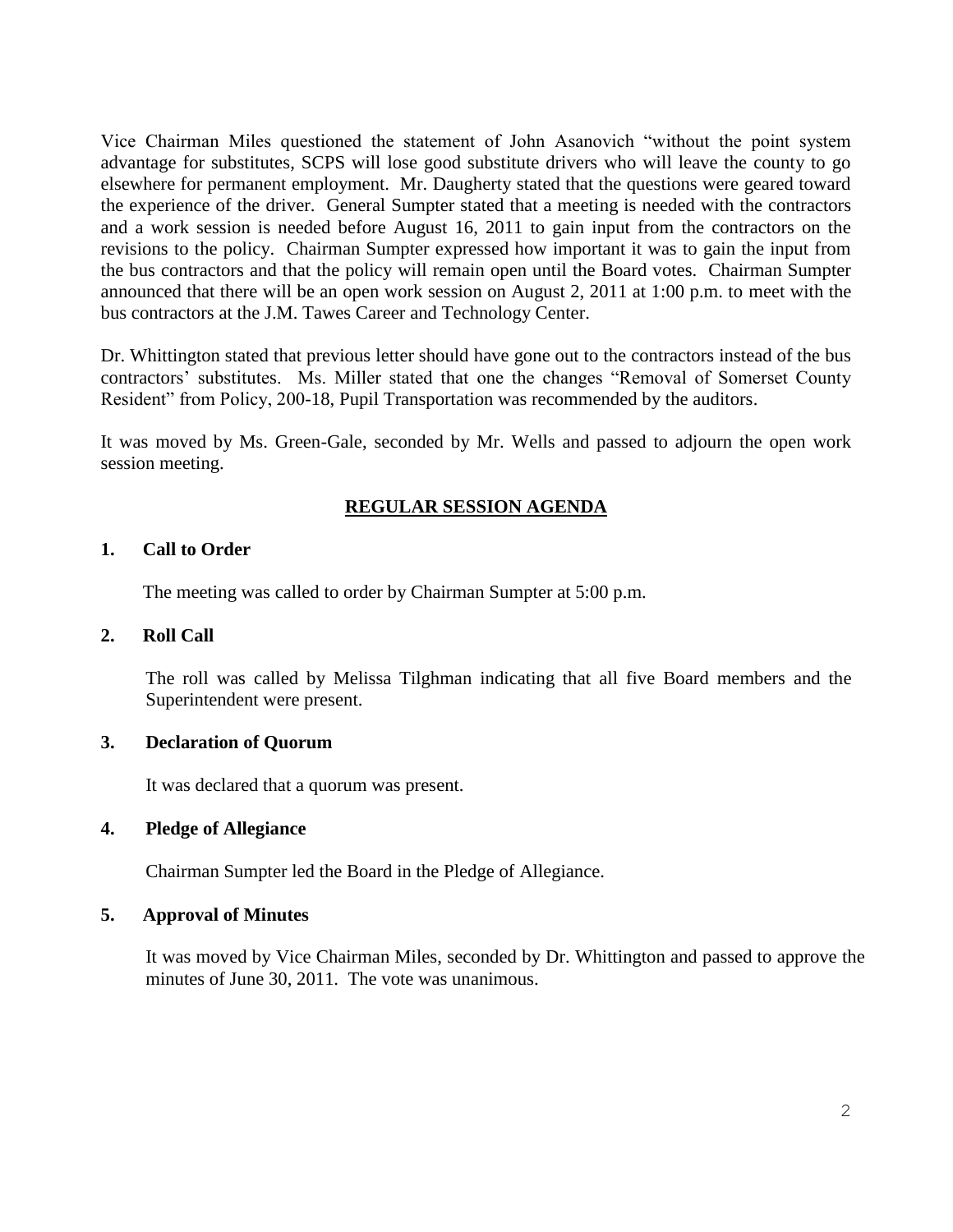## **6. Adoption of Agenda**

A motion was called to approve the agenda as presented. It was moved by Vice Chairman Miles, seconded by Mr. Wells and passed to approve the amended agenda. The vote was unanimous.

## **7. Public Participation**

Several Bus Contractors addressed the Board regarding the Transportation Policy, #200-18.

John Murray addressed the Board stating that it would be helpful if consideration would be made.

Nick Moon, a Somerset County resident applied for a bus contract for route #3. He asked the Board for consideration of his application and to keep the current policy.

Bernard Johnson addressed the Board. He stated that he has been driving for thirty years and that the awarding of the contract for bus route #3 was illegal and unfair. He agreed with the policy that Somerset residents get preference, but does not agree with substitutes getting priority. The policy committee should present revisions to the Board. Mr. Johnson questioned why some individuals did not think the Board members who are substitute bus drivers not vote. He stated that the Transportation Supervisor has a problem with certain contractors and that people took advantage of the illegal substitute preference. Mr. Johnson is concerned that eight contracts have been awarded and he has not been given one.

Jimmy Charles addressed the Board and questions the change in the policy. He questioned why substitutes should have to compete against current contractors.

John Asanovich stated that the transportation issue was not handled correctly, but that the interview decision should stay the same.

Joseph Asanovich expressed his concern on the legality of changing the current transportation policy after a contract has already been approved.

# **8. A. Transportation and Facilities**

## **Change Order Requests**

There were no change orders to report.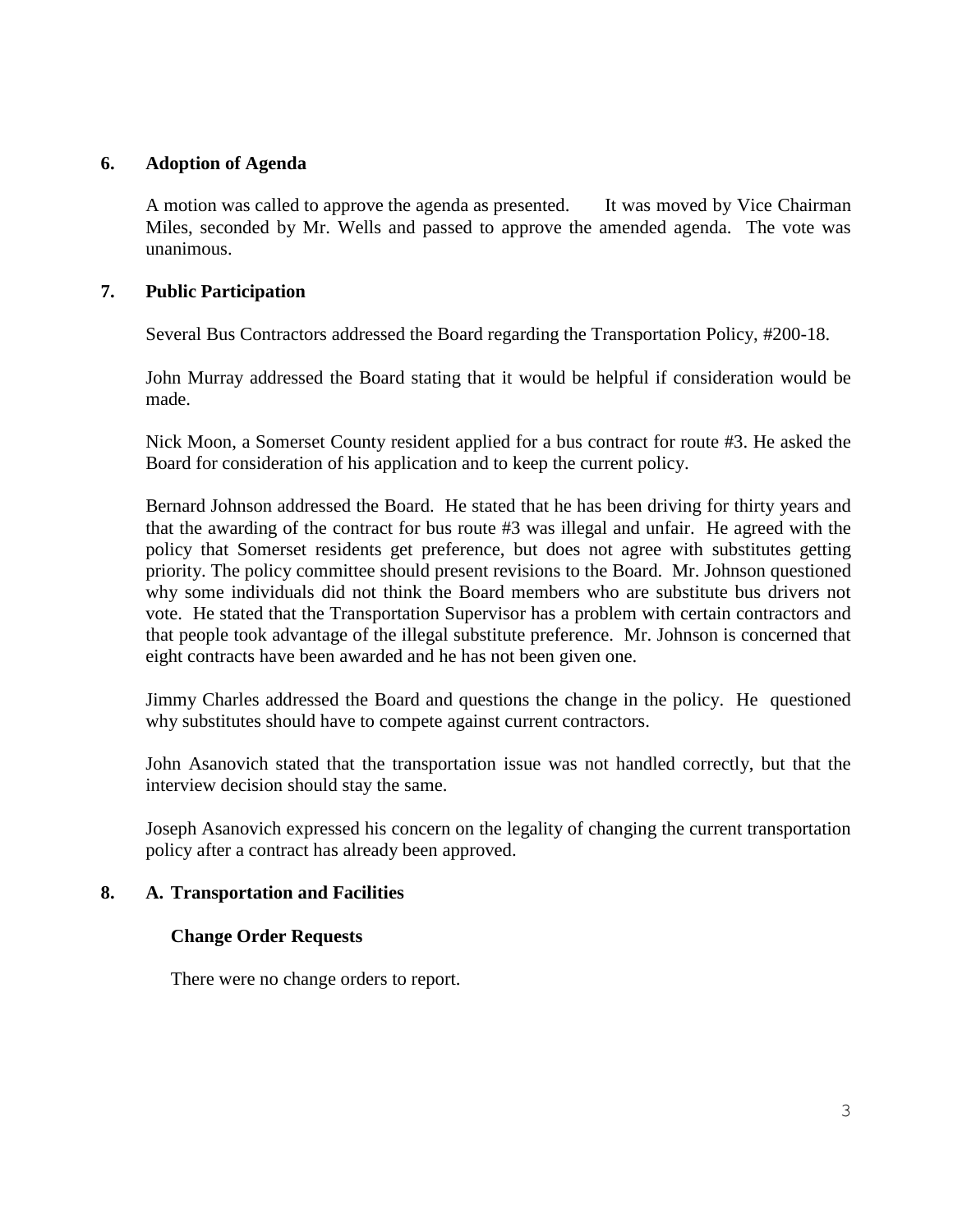## **Transportation Policy, 200-18**

The item was removed from the agenda.

## **B. Policies**

# **Policy 600-19, Student Assignment, Policy 600-21, Student Enrollment/Attendance Eligibility, Pupil Assignment**

These policies were presented for review and study and a vote at the next Board meeting. The Board stated that students should be enrolled during the beginning of the year.

#### **10. New Business**

#### **A. Finance**

## **Monthly Finance Report**

Ms. Miller presented the monthly finance report and was thanked by the Board. Chairman Miles questioned the shortfall in State Revenue. Ms. Miller informed him that the state took back \$650,000 in unrestricted funds.

#### **Food Service Report**

Ms. Miller presented the Food Service report. Chairman Miles questioned why lunch expenses had not gone down. Ms. Miller will research. Chairman Sumpter requested that Ms. Riggins gather the food sales costs of items.

## **Category Transfer Requests**

Ms. Miller presented the category transfer request. Vice Chairman Miles expressed concern regarding the category transfer amounts. Ms. Miller stated that SCPS had under budgeted insurance costs but future changes are expected to increase health insurance deficit.

It was moved by Vice Chairman Miles, seconded by Dr. Whittington and passed to approve Ms. Miller's category transfer request with the stipulation that if any categories are in the negatives, Ms. Miller will conduct a phone poll. The vote was unanimous.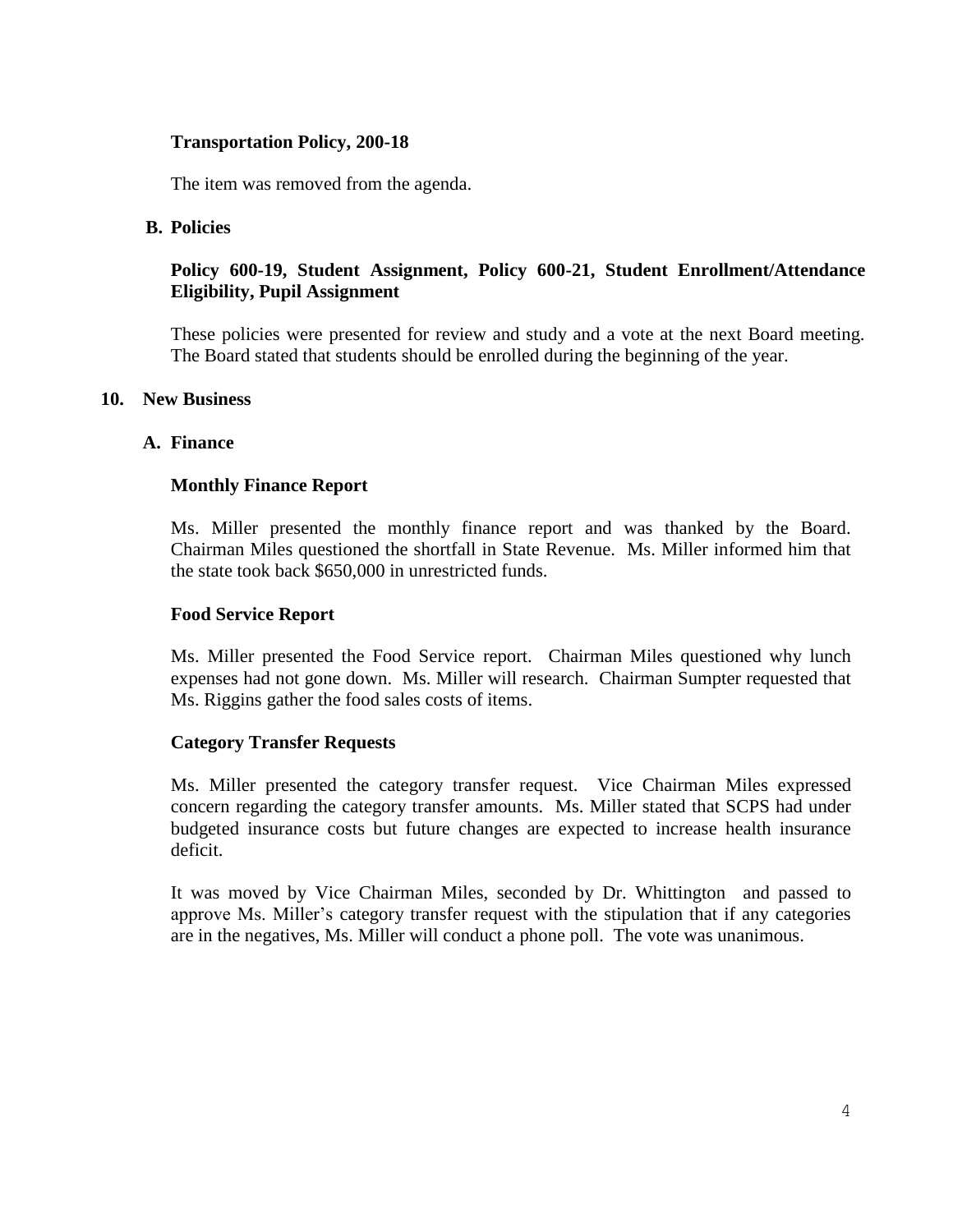## **B**. **Human Resources**

## **Policies**

Policies #700-12, Sick Leave, #700-26, Tuition Reimbursement, and #700-35, Family and Medical Leave Act were presented to the Board for their review and study. Vice Chairman Miles stated that Policy 700-26, Tuition Reimbursement should include a clause that states "contingent upon continuous county employment". He also stated that Mr. Lawson check on the grading practices of National Certification. Is a "C" to low? Dr. Miles explained that National Certification is a voluntary action of the teacher. Mr. Lawson assured Dr. Whittington that all teachers are given the information if they are interested in getting National Board Certification.

## **C. Student Services**

Policies #500-21, Extra Curricular Activities Eligibility, #600-15, Student Alcohol and Drug Abuse, #600-17, Standards of Social Behavior, #600-34, Student Bullying Harassment, Intimidation, and #600-36, Fighting were presented for the Board's review and study and a vote at the August Board meeting. Vice Chairman Miles questioned the amount of days a student would be suspended and that the issue of fairness may arise. Dr. Miles stated that judgment calls must be made during student discipline and would depend on the severity of the incident. Ms. Carter will make suggested changes of the policies and present to the Board at the August Board meeting.

## **D. Out of County Student Transfer**

It was moved by Mr. Wells, seconded by Vice Chairman Miles and passed to table the Out of County Student Transfer Request. The vote was unanimous with all Board members in agreement.

## **E. Human Resources**

## **Job Descriptions**

Mr. Lawson presented revised job descriptions for a Media Specialist, a Technology Education Teacher, and a Teacher in Charge for the Board's review and study.

## **Human Resources Report**

It was moved by Vice Chairman Miles, seconded by Mr. Wells and passed to approve Mr. Lawson's Human Resources Report. The vote was unanimous.